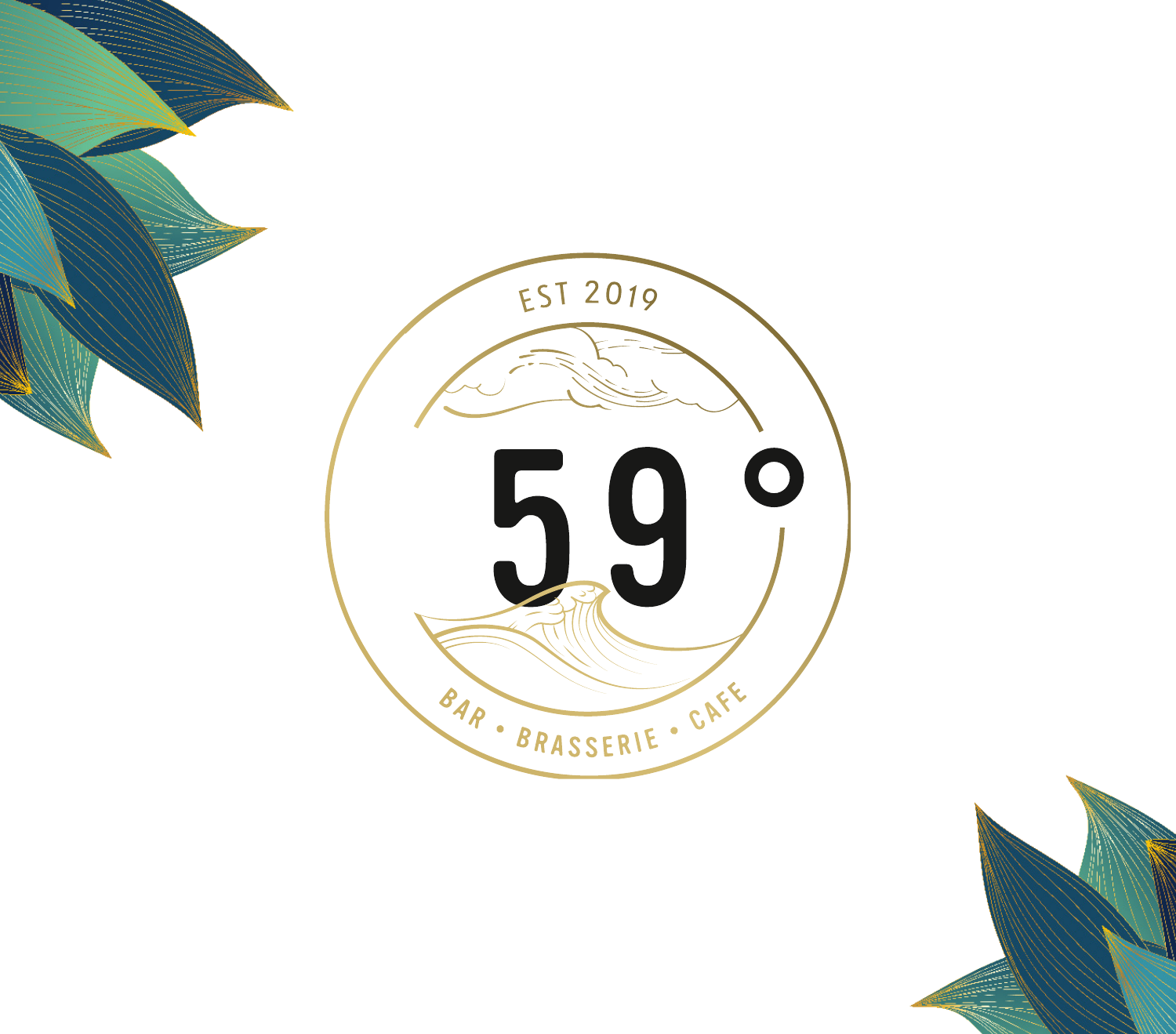### FORRETT STARTER

#### TOAST MED KRABBESALAT (1,2,3,7,10,12) ~~~ 165.-CRAB TOAST

rista toast med krabbe, reker, fennikel, eple og sitronmajones / toast with crab, shrimp, fennel, apple and lemon mayonnaise

ASPARGES & SPEKESKINKE (3,7,12) ~~~~~~ 175.-ASPARAGUS

grilla grøn asparges med lokal spekeskinke og luftig hollandaisesaus / grilled green aspatagus with local ham and hollandaise sauce

KREMA FISKESUPPE (2,4,7,9) ~~~~~~~~~~~~~~ 190,-CREAMED FISH SOUP

med dagens fangst, sprø grønsaker og urteolje / with catch of the day, crispy vegetables and oil

## SMÅRETTER SMALL DISHES

- «BURGER 59°» #9 (1,3,7,10,12) 260,-
- med brioche, romanosalat, bifftomat, sylta raudløk, sylteagurk, norsk cheddar og bacon - servert med crispy fries, aioli og ketchup / hamburger with brioche, romano salad, tomato, pickled red onion, cheddar cheese and bacon served with crispy fries, aioli and ketchup

#### FISH AND CHIPS (1,3,4,10,12) 250,-

med grov ertepurè, sitron, heimelaga remulade, crispy fries og ketchup / with pea puree, lemon, homemade rèmoulade, crispy fries and ketchup

**SOMMARSALAT** SALAD<sup>(1,3,10)</sup> 255.-

med grilla livechèkylling, vannmelon, jordbær, asparges, rista solsikkekjerner, urtevinaigrette servert med focaccia og sitronaioli / with grilled chicken, watermelon, strawberries, asparagus, roasted sunflower seeds, herb vinaigrette served with focaccia and lemon aioli

#### KLOSTERSALAT SALAD (1,3,4,10) 255,-

med røykelaks frå Klosterlaks, grilla vannmelon, jordbær, asparges, rista solsikkekjerner, urtevinaigrette - servert med focaccia og sitronaioli / with local salmon, watermelon, strawberries, asparagus, roasted sunflower seeds, herb vinaigrette - served with focaccia and lemon aioli

| KREMA FISKESUPPE <sup>(2,4,7,9)</sup><br><b>CREAMED FISH SOUP</b>                                        | $215 -$ |
|----------------------------------------------------------------------------------------------------------|---------|
| med dagens fangst, sprø grønsaker og urteolje /<br>with catch of the day, crispy vegetables and herb oil |         |



Cafè, Brasserie og Bar 59° er inspirerte av åra Leiv Martin og Aud – gründerane av Stord Hotell – hadde i utanriksfart på ruter rundt Sør-Amerika og over Atlanteren på 60-talet. Stil- og interiørelement er henta frå både skip og kontinentale restaurantar, kafear og barar, og menyane våre er influerte av klassiske brasserie- og kaferettar og Leiv Martin sine år som skipskokk og stuert – med ein lokal og moderne vri.

## FISK FISH

STEINBIT CATFISH (4,7,9) 325,-

ovnsbakt steinbit med tomatpesto, sesongens smørdampa primører, frityrsteikte nypoteter med gressløk og urteolje / oven-baked catfish with tomato pesto, seasonal butter steam primroses, deep-fried new potatoes with chives & herb oil

#### KJØTT MEAT

**BIFF 59° BEEF TENDERLION** (3,7,9)  $\sim$  160 gr. **360**,- 250 gr. **395**,-<br>
indrefilet av okse med gulrotkrem, sesongens smørdampa primører,<br>
duchesspoteter og urtesmør / beef tenderlojn with carrot cream, seasonal indrefilet av okse med gulrotkrem, sesongens smørdampa primører, duchesspoteter og urtesmør / beef tenderloin with carrot cream, seasonal buttersteamed primroses, duchesse potatoes and herb butter

#### GRILLA LIVECHÈKYLLING CHICKEN (1,3,10) 295,-

grilla livechèkylling med grilla hjertesalat, lune perletomater, urtevinaigrette, crispy søtpotet frites og sitron aioli / grilled chicken with grilled coleslaw salad, warm pearl tomatoes, herb vinaigrette, crispy sweet potato fries and lemon aioli

|  | <b>VEGETAR</b> (1,7,8,12) <b>www.www.www.www.www.marrow</b> |  |
|--|-------------------------------------------------------------|--|
|--|-------------------------------------------------------------|--|

saltbakt knutekål med blomkålpurè, grilla hjertesalat, grønnkålchips, rista gresskarkjerner og urtevinaigrette / saltbaked kohlrabi, cauliflowerpurè, grilled romano salad, kale chips, toasted pumpkinseeds and herb vinaigrette

#### DESSERT DESSERT

| RABARBRA & HYLLEBLOMST RHUBARB <sup>(3,7)</sup> ~~~~~~~~~~~~~~~~~~~~~~~~~~                                                        | 140.- |
|-----------------------------------------------------------------------------------------------------------------------------------|-------|
| prosjert rabarbra med hylleblomst og vaniljeis / rhubarb with elderflower<br>and ice cream                                        |       |
|                                                                                                                                   | 145.- |
| sitronparfait med hasselnøttcrumble og pikekyss med bringebær / lemon<br>parfait with hazelnut crumble and meringue with rasberry |       |
|                                                                                                                                   |       |

KLASSISK CRÈME BRÛLÈE <sup>(3,7)</sup> 150, and 150, and 150, and 150, and 150, and 150, and 150, and 150, and 150, and 150, and 150, and 150, and 150, and 150, and 150, and 150, and 150, and 150, and 150, and 150, and 150, and 150

klassisk creme brulèe med sommarbær / classic creme brulee with summer berries

#### ALLERGIMERKING ALLERGY LABELING

| 1. Gluten Gluten     | 4. Fisk Fish         | 7. Laktose Lactose | <b>10. Sennep Mustard</b> |
|----------------------|----------------------|--------------------|---------------------------|
| 2. Skaldyr Shellfish | 5. Peanotter Peanuts | 8. Nøtter Nuts     | <b>11. Sesam Sesam</b>    |
| 3. Egg Eggs          | <b>6. Soya</b> Soya  | 9. Selleri Celery  | 12. Svoveldioksid         |

## DRIKKE ANBEFALINGAR

| ALDE SIDER (0,75) <b>ALDE SIDER</b>                                | $465,-$              |
|--------------------------------------------------------------------|----------------------|
| Bleie gard, Nå, Hardanger                                          | gl. 110,-            |
| <b>KVESTAD 1808 (0,75)</b> ~~~~~~~                                 | $465,-$              |
| Kvestad gård, Nå, Hardanger                                        | gl. 110,-            |
| CASTLEBERT PROSECCO EXTRA DRY $\sim$                               | $560,-$              |
| Veneto, Italia                                                     | gl. 130,-            |
| ALMA 4 - CHARDONNAY<br>Argentina                                   | $630,-$              |
| DOMAINE WILLIAM FEVRÈ CHABLIS ~~~                                  | $670,-$              |
| Chablis, Frankrike                                                 | gl. 140,-            |
| WEINGUT WINTER STEINWEIN RIESLING ~ 630,-<br>Rheinhessen, Tyskland | gl. 135,-            |
| LAVIGNON BARBERA D`ASTI<br>$\frac{1}{2}$<br>Piemonte, Italia       | $625 -$<br>gl. 140,- |
| VARJA LANGHE NEBBIOLO                                              | $630 -$              |
| Piemonte, Italia                                                   | gl. 140,-            |
|                                                                    |                      |

| <b>EKSTRA EXTRA</b>                                                     |        |
|-------------------------------------------------------------------------|--------|
| POMMES FRITES (7) <b>Announcement</b>                                   | $45 -$ |
| <b>SPRØLØKRINGER</b><br>FRIED ONION RINGS $(1,3)$ ~~~~~~~~~~~~~~~~ 45.- |        |
| <b>RAUDVINSAUS</b> RED WINE SAUCE <sup>(7)</sup> ~~~~ 45,-              |        |
| <b>GRØN PEPPERSAUS</b> PEPPER SAUCE (7) $\sim$ 45,-                     |        |